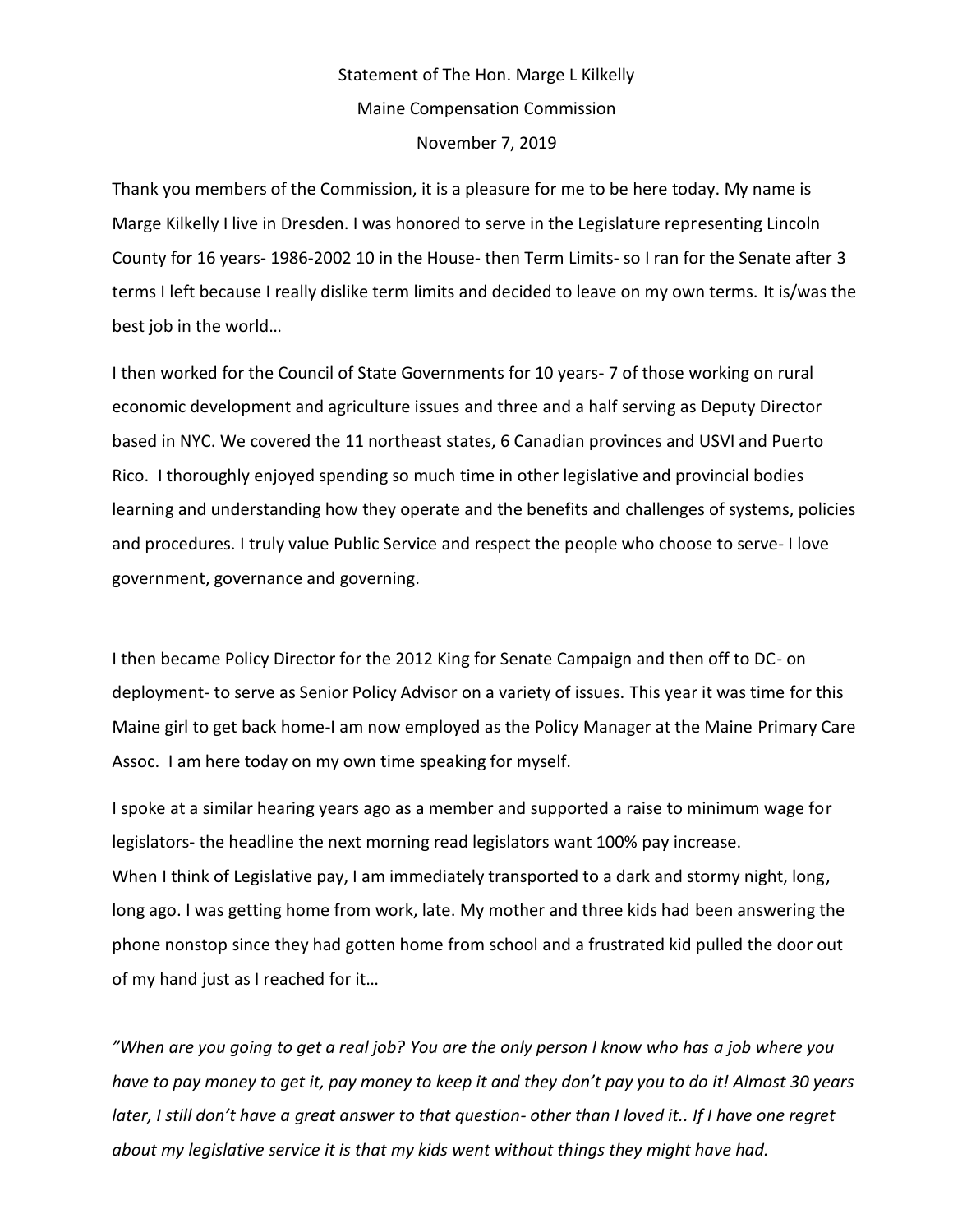In 1985 the year before I ran the minimum wage was \$3.45 an hour (\$7176.00) My legislative pay was about \$7500 a year- as a single parent I was the Household income and had two other jobs that I moved in and out of as the Session demanded.

Today the minimum wage is about 4 times higher than in 1986 as it climbs to \$15.00 (\$31,200) and according to the Legislative Handbook for this term, the legislative salary is an average of \$12,000 (\$14,271 and \$10,157) or about 1½ times higher than 1986.

I do not know of any cost that has stagnated to that point.

Why is it that we seem to almost take pride in keeping lawmaker salaries so low? What do Maine and its citizens gain from low pay for lawmakers? Well, one thing is being able to still claim the title Citizen Legislature. Both NCSL and Wikipedia describe a Citizen Legislature….

as a legislative chamber made up primarily of citizens who have a full-time occupation besides being a legislator. Such citizen legislatures can be found on the state level, as in some U.S. states, or on the national level as in Switzerland.

I don't disagree with that, as far as it goes, however, I think it really misses a critical point. When I think of a gathering of citizens I think of people who represent as many groups as possible- like a town meeting- young, old, older, well to do, hourly workers, business owner, retired, single, married, born Mainers and newcomers. People who work the land and the sea, wait tables, create amazing art or are doctors, nurses, designers, builders and plumbers.

One of my biggest concerns is that as pay stagnates and loses ground there will be less and less opportunity for that diversity to be represented in the legislature.

I believe strongly, that speaking as a member, on the floor, or in committee, in the first person about how legislation would impact you, your business, or your community is the best way to create solid public policy. (I am still an Optimist)-

When I spoke on the Floor as a single parent, a person who had been on assistance programs and had - with the help of many others- pulled myself up- I hope that made some other members see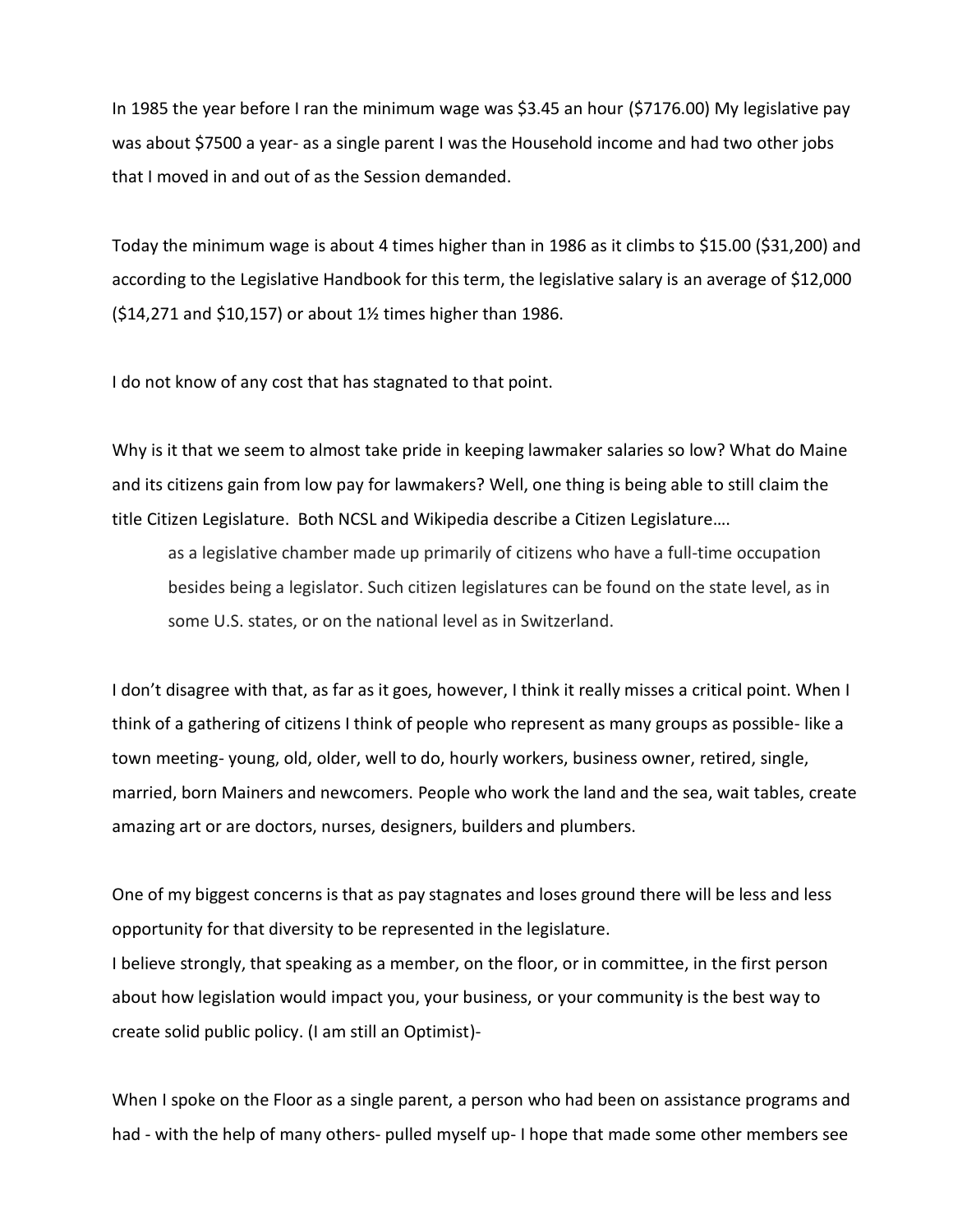a different side of those issues than they might have had in their own experience - and in that way impacted those decisions.

All of the effort around Clean Elections was to level the playing field and assure that more people could run for office- well running for office means also serving in office and if you can't afford to serve what has been accomplished?

If public service is to be limited to the folks who can afford to serve - how does that really sustain a citizen legislature? For the time a person needs to spend -reasonably- on state business there ought to be compensation that makes up the difference. There ought to be a reasonable fiscal fluidity between the outside job and the demands of the policy making. What I am suggesting is not creating a high paid position- but a 'safety net' that provides an opportunity to serve and do the job.

When I was running for the Senate, one night late my mother asked me if I won would I get more money- no I said. Would I get more staff help- not much I responded. Well, what would you get- 3 times more constituents was the reply.

Call it part time – if you want- but the Legislature is full time work for part time pay. Long Session – 22 weeks of work- conservatively at 40 hours a week= 1440 hours / \$14,000  $=$  \$9.91 hour. Short Session – 14 weeks of work-conservatively 40 hours a week=880 hours/\$10,157= \$11.54

And of course, that does not include nights and weekend town and community group meetings, constituent meetings at home or in Augusta, the three hour walks through the grocery store or even the Sunday extra hour after church to talk about this or that.

One of my earliest calls was from Dave- we talked a great deal- he called one morning at 5:30 am – I rolled over and picked up the phone assuming it was a crisis somewhere- hi this is Dave- I said Dave its 5:30 in the morning- I know he said, I have to go into work early!